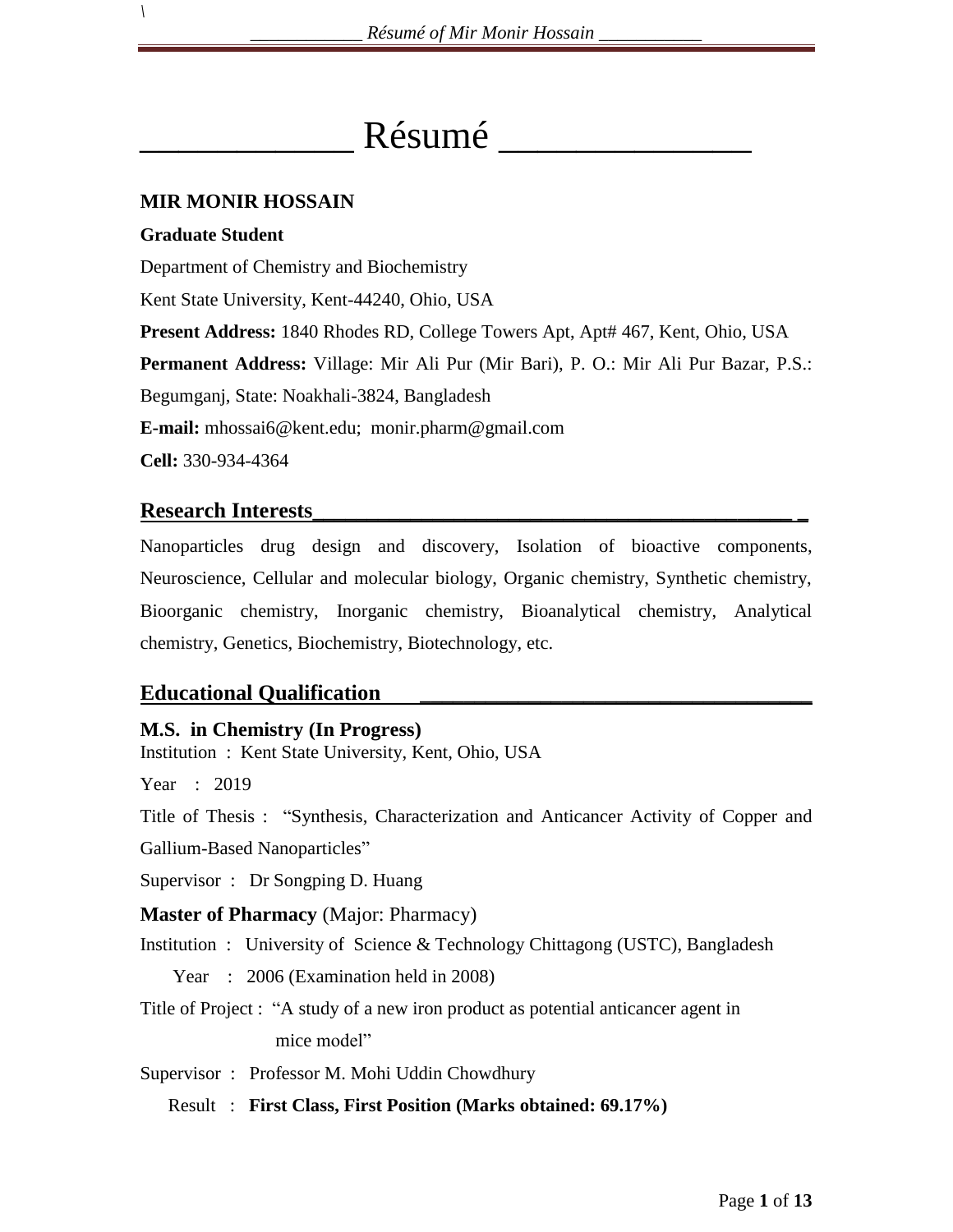# **GPA: 4.00 (Out of 4.00), According to the evaluation by WES (World Education Services).**

**Bachelor of Pharmacy (Hons.)** (Major: Pharmacy)

Institution : University of Science & Technology Chittagong (USTC), Bangladesh Year : 2004 (Examination held in 2005)

Title of Project : "*In vitro* studies on phytochemical and biological activities of the stem bark of *Michelia champaca*"

Supervisor : Dr. Kishor Mazumder

# Result : **First Class, First Position (Marks obtained : 66.99%) GPA: 3.81 (Out of 4.00), According to the evaluation by WES (World Education Services).**

#### **Academic Positions\_\_\_\_\_\_\_\_\_\_\_\_\_\_\_\_\_\_\_\_\_\_\_\_\_\_\_\_\_\_\_\_\_\_\_\_\_\_\_\_\_\_\_\_\_**

*\*

**Chairman (C.C.):** Department of Pharmacy, Faculty of Basic Medical & Pharmaceutical Science, University of Science & Technology Chittagong (USTC), Bangladesh, from 18 April, 2016 to 16 August 2016.

**Assistant Professor** : Department of Pharmacy, Faculty of Basic Medical & Pharmaceutical Science, University of Science & Technology Chittagong (USTC), Bangladesh, from 1<sup>st</sup> March, 2011 to 16 August 2016.

**Lecturer** : Department of Pharmacy, Faculty of Basic Medical & Pharmaceutical Science, University of Science & Technology Chittagong (USTC), Bangladesh, from 1st January,  $2008$  to  $28<sup>th</sup>$  February,  $2011$ .

**Teaching Assistant** : Department of Pharmacy, Faculty of Basic Medical & Pharmaceutical Science, University of Science & Technology Chittagong (USTC), Bangladesh, from 3<sup>rd</sup> June, 2006 to 31<sup>st</sup> December, 2008.

#### **Non Academic Position**

**Production Executive** : Square Pharmaceuticals Limited, Pabna Plant, Pabna, Bangladesh, from  $10<sup>th</sup>$ February, 2006 to  $2<sup>nd</sup>$  June, 2006. (Gained practical manufacturing knowledge on Tablets (compressed and film coated), Capsules, Injectables and Liquid dosage forms).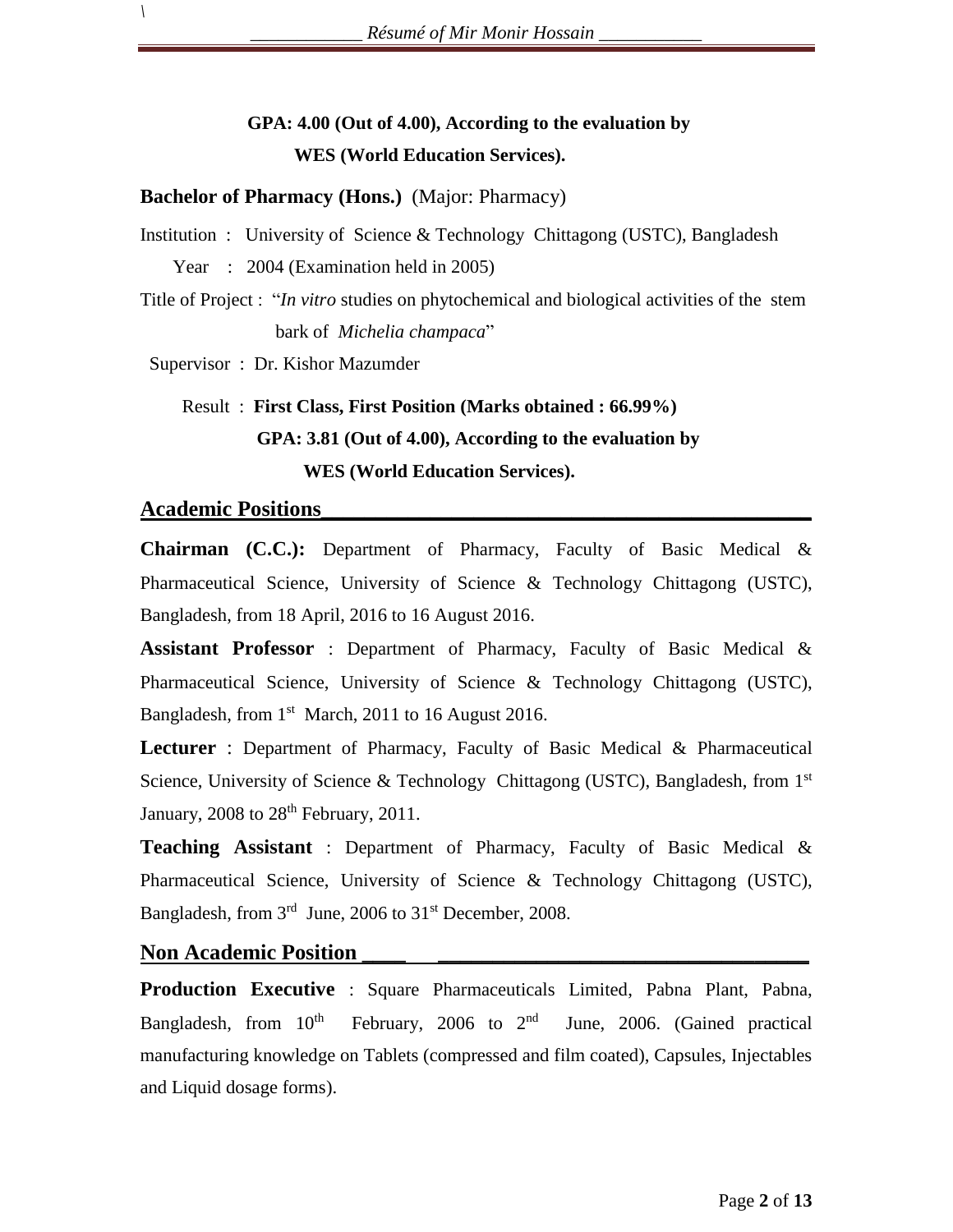# **Teaching \_\_\_\_\_\_\_\_\_\_\_\_\_\_\_\_\_\_\_\_\_\_\_\_\_\_\_\_\_\_\_\_\_\_\_\_\_\_\_\_\_\_\_\_\_\_\_**

*\*

- 1. Organic Pharmacy
- 2. Inorganic Pharmacy
- 3. Pharmaceutical Technology and Engineering
- 4. Advanced Pharmaceutical Technology
- 5. Biochemistry and Biotechnology
- 6. Clinical Pharmacy
- 7. Pharmacology and Toxicology

# **List of Some Recent Publications (Short Listed, out of 28 Papers)\_\_\_\_\_**

1. **M. M. Hossain\***, S. Yarabarla, N. Penman, and S. D. Huang; Synthesis, Characterization and Anticancer Activity of Copper-Based Nanoparticles. (Preparing manuscript to submit in *Nature Nanotechnology*)

2. R. T. Islam, **M. M. Hossain**, K. Mazumder, and A. H. Tipu, *In vitro* Phytochemical investigation of *Helianthus annuus* seeds, Bangladesh Pharmaceutical Journal, published in **2016**, Vol-19, No-1, PP. 100-105.

3. R. T. Islam, A. T. Islam, **M. M. Hossain**, and K. Mazumder, Central nervous system activity of the methanol extracts of *Helianthus annuus* seeds in mice model, International Current Pharmaceutical Journal, published in **2015,** Vol-5, No-1, December 2015, ISSN: 2224-9486, pp.1-4.

4. S. Biswas, **M. M. Hossain\***, S. M. Shoaib, and M. S. Hossain, *In vitro* bioavailability study of Repaglinide in presence of Pantoprazole, University of Science & Technology Annual (USTA 2014), published in **2015,** Vol-22, No-2, December 2014, ISSN:1728- 0435, pp.1-10.

5. M. S. Hossain, **M. M. Hossain\***, S. Zaman, M. Mondal, and M. S. Rana, Phytochemical screening, antioxidant and antimicrobial activities of leaf extracts of *Randia uliginosa*, World Journal of Pharmaceutical Sciences (WJPS), December **2014**, ISSN (Print) : 2321-3310, ISSN (Online) : 2321-3086, Vol-2(12) :1687-1696.

6. **M. M. Hossain\***, and S. Mahmood, *In vitro* studies on antibacterial, thrombolytic and antioxidant activities of green tea or *Camellia sinensis*, American Journal of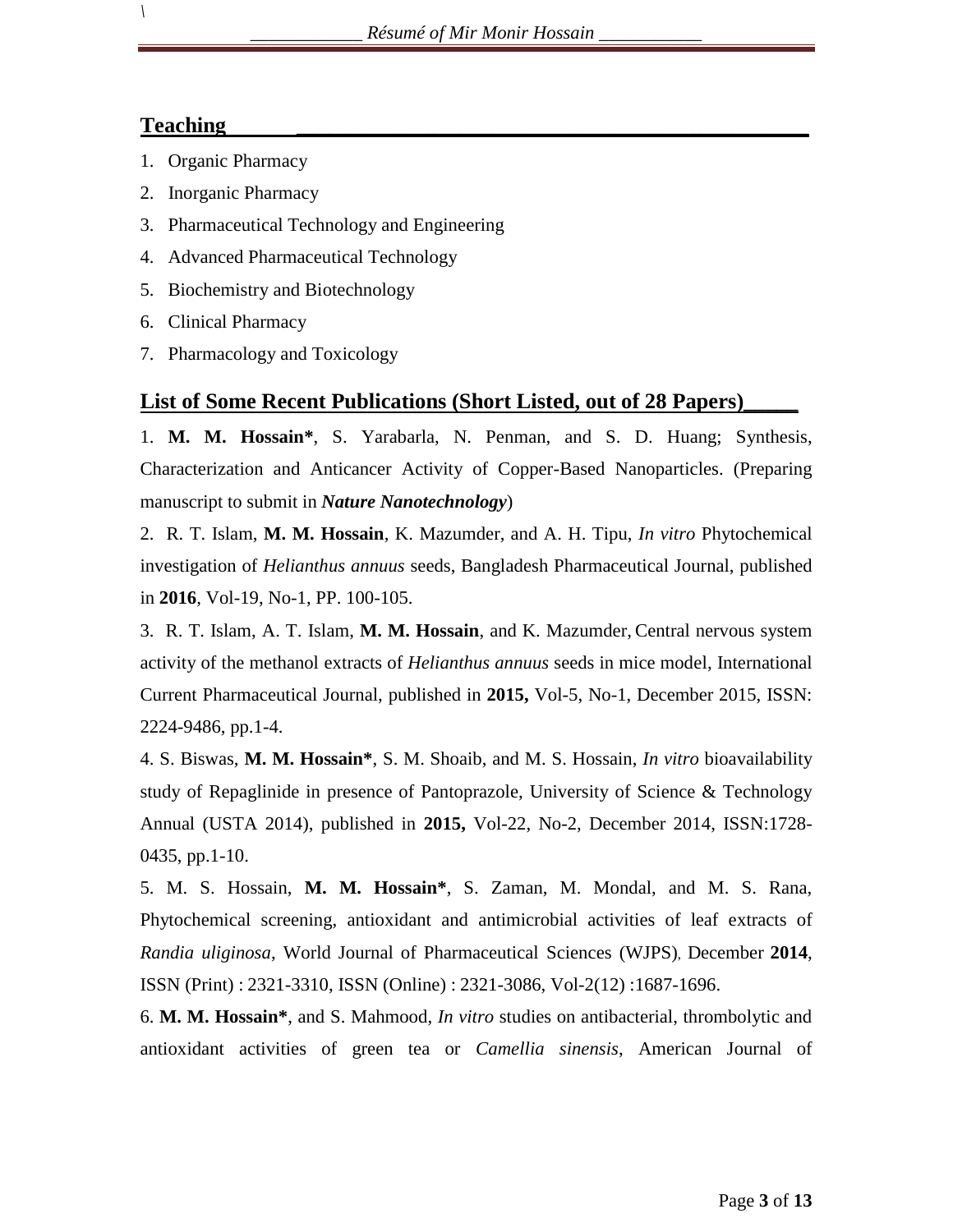Phytomedicine and Clinical Therapeutics (AJPCT), October **2014**, ISSN:2321-2748, Vol-2(10) :1200-1211.

7. M. R. H. Chowdhury, R. Saha, K. M. M. Islam, K. Fatema, F. Afrin, **M. M. Hossain**, and A. saha**\***, Analgesic and Neuropharmacological effect on ethyl acetate extract of *Ipomoea pes-tigridis* in Albino Mice, European Scientific Journal, September **2014**, ISSN: 1857 – 7881 (Print), e - ISSN: 1857- 7431 , Vol-10 (27) :344-353.

8. **M. M. Hossain\***, and S. M. Shoaib, Role of Pharmaceutical sector in the national economy of Bangladesh, World Journal of Pharmacy and Pharmaceutical Sciences (*WJPPS*), February **2014**, ISSN: 2278-4357, Vol 3 (2): 951-960.

9. **M. M. Hossain\***, S. Kawsar, T. T. Tanmy, and A. Yousuf, Assessment of influencing factors on prescription practices of physicians in Bangladesh, International Research Journal of Pharmacy (*Int. Res. J. Pharm.*), September **2013**, ISSN:2230-8407, Vol 4(8): 112-116.

10. **M. M. Hossain\***, R. A. Khanom, S. Mahmood, T. T. Tanmy, and Yasmeen, *In vitro* studies on antioxidant activity of black tea or *Camellia sinensis*, Scholars Academic Journal of Biosciences (SAJB) (Sch. Acad. J. Biosci*.*),July **2013**,Vol 1(2): 50-54.

11. **M. M. Hossain\***, Dr. K. Mazumder, T. T. Tanmy, M. K. Hossain, Yasmeen, and S. Mahmood, Investigation of film coating potential of Okra gum by using Diclofenac tablets as model drug, International journal of inventions in pharmaceutical sciences (*Int.J.Inv.Pharm.Sci.*)*,* **2013**,Vol 1(3): 250-255.

12. **M. M. Hossain\***, Dr. K. Mazumder, S. M. Shoaib, T. T. Tanmy, K. Das, and S. Mahmood, *In vitro* studies on antibacterial and antifungal activities of *Terminalia chebula*, PHARMANEST, May-June **2013**, Vol 4 (3): 298-304.

13. **M. M. Hossain\***, S. M. M. Hossen, M. S. Islam, T. T. Tanmy, A. Barua, and J. Alam, *In vitro* evaluation of antibacterial and antifungal properties of *Terminalia belerica*, International Journal of Pharmaceutical Sciences and Research (IJPSR), **2013**, Vol. 4(1): 260-264.

14. S. M. M. Hossen**\***, M. S. Islam, **M. M. Hossain**, M. E. Hoque, and G. Akteruzzaman, Spectrophotometric Method for Determination of Dissolution Constant of weak acid like 2,4- Dinitrophenol in 1-Propanol-Water Mixtures at  $24.5 \pm 0.5^{\circ}$ C, Der Pharma Chemica, **2012**, 4(4):1375-1384.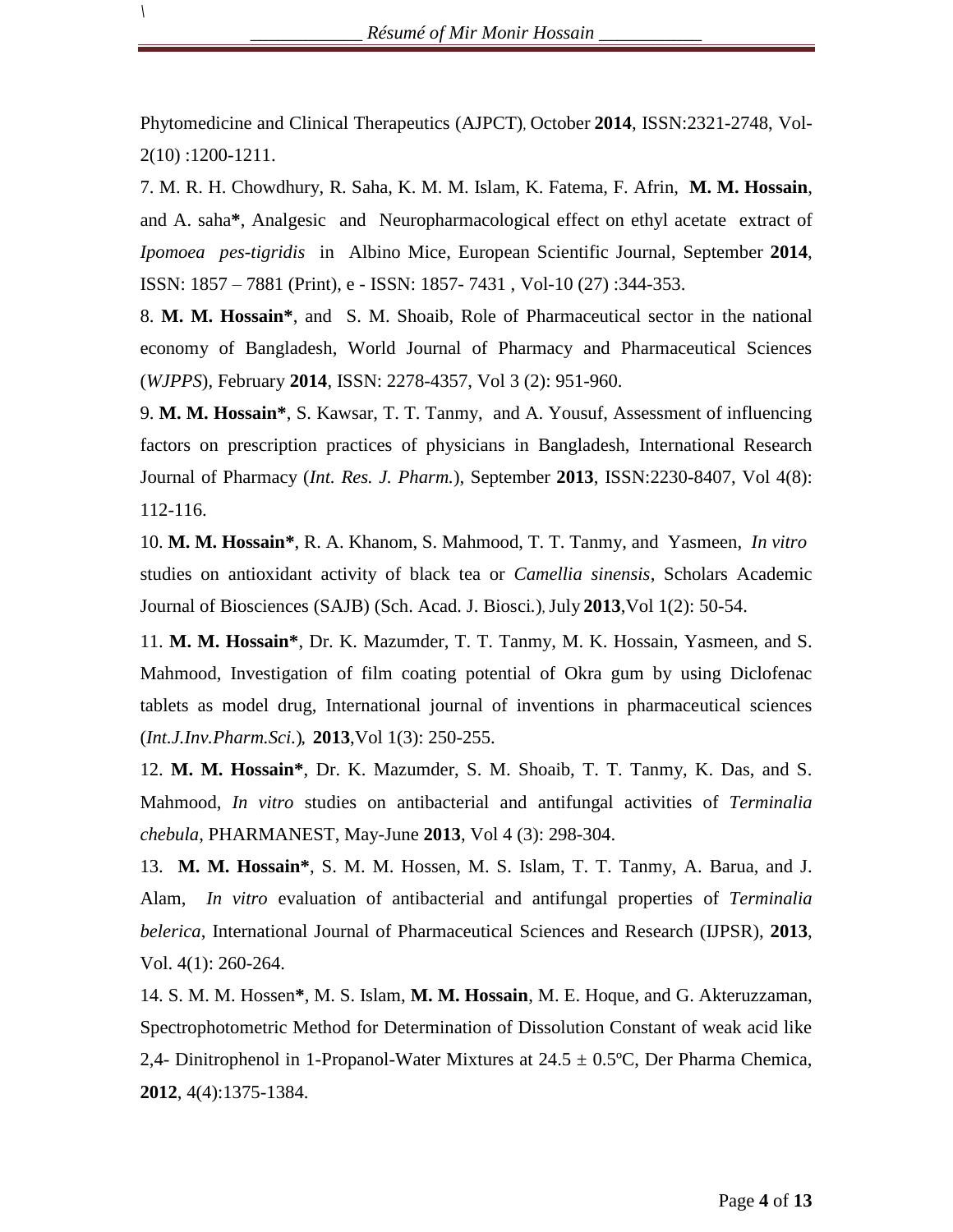15. **M. M. Hossain\***, K. Mazumder, S. M. M. Hossen, T. T. Tanmy, and M. J. Rashid, *In vitro* Studies on antibacterial and antifungal activities of *Emblica officinalis*, International Journal of Pharmaceutical Sciences and Research (IJPSR), **2012**; Vol. 3(4): 1124-1127.

16. **M. M. Hossain\***, S. C. Roy, S. M. Shoaib, and T. T. Tanmy, Study on present status of peptic ulcer disease (Age group below 18 years), Southeast University Journal of Science & Engineering (SEUJSE), July **2010**, vol- 5, No-5, ISSN : 1999-1630, pp. 25-32. 17. **M. M. Hossain\***, T. T. Tanmy, S. M. Shoaib, and A. F. M. N. Sadat , Antidandruff activities of some plants traditionally used against dandruff, University of Science & Technology Annual (USTA 2009), **2009,** Vol-15, No-1, ISSN : 1728-0435, pp. 93-100. 18. **M. M. Hossain\***, T. T. Tanmy, S. M. Shoaib, and Dr. S. C. Roy, Study on present status of peptic ulcer disease in Chittagong, University of Science & Technology Annual (USTA 2009), **2009,** Vol-15, No-1, ISSN : 1728-0435, pp. 110-119.

#### *Note : \* Author of Correspondence*

*\*

#### **Poster Presentation In International Seminar \_**

1. **M. M. Hossain\***, S. Yarabarla, N. Penman, and S. D. Huang; Synthesis, Characterization and Anticancer Activity of Copper-Based Nanoparticles; Presented in the **ACS (American Chemical Society) national meeting**, Held on 31 March-04 April 2019, Orlando, Florida, USA.

2. **M. M. Hossain\***, S. Yarabarla, N. Penman, and S. D. Huang; Synthesis, Characterization and Cytotoxic Activity of Copper-Based Nanoparticles; Presented in the **OIW-2018** (**Ohio Inorganic Weekend-2018**), Held on Friday-Saturday, 09-10 November 2018, Venue: Ohio University, Athens, Ohio, USA.

3. **M. M. Hossain\***, S. Yarabarla, N. Penman, and S. D. Huang; Synthesis, Characterization and Anticancer Activity of Copper-Based Nanoparticles; Presented in the 33rd Annual Graduate Research Symposium (**GSS Symposium**), Organized by: Kent State University, Held on Thursday-Friday, 19-20 April 2018, Venue: Ball Room, 2<sup>nd</sup> Floor, Kent Student Center, Kent State University, Kent, Ohio, USA.

4. **M. M. Hossain\***, S. Yarabarla, N. Penman, and S. D. Huang; Synthesis, Characterization and Anticancer Activity of Copper-Based Nanoparticles; Presented in the **9th Annual Midwest Graduate Research Symposium**, Organized by: Graduate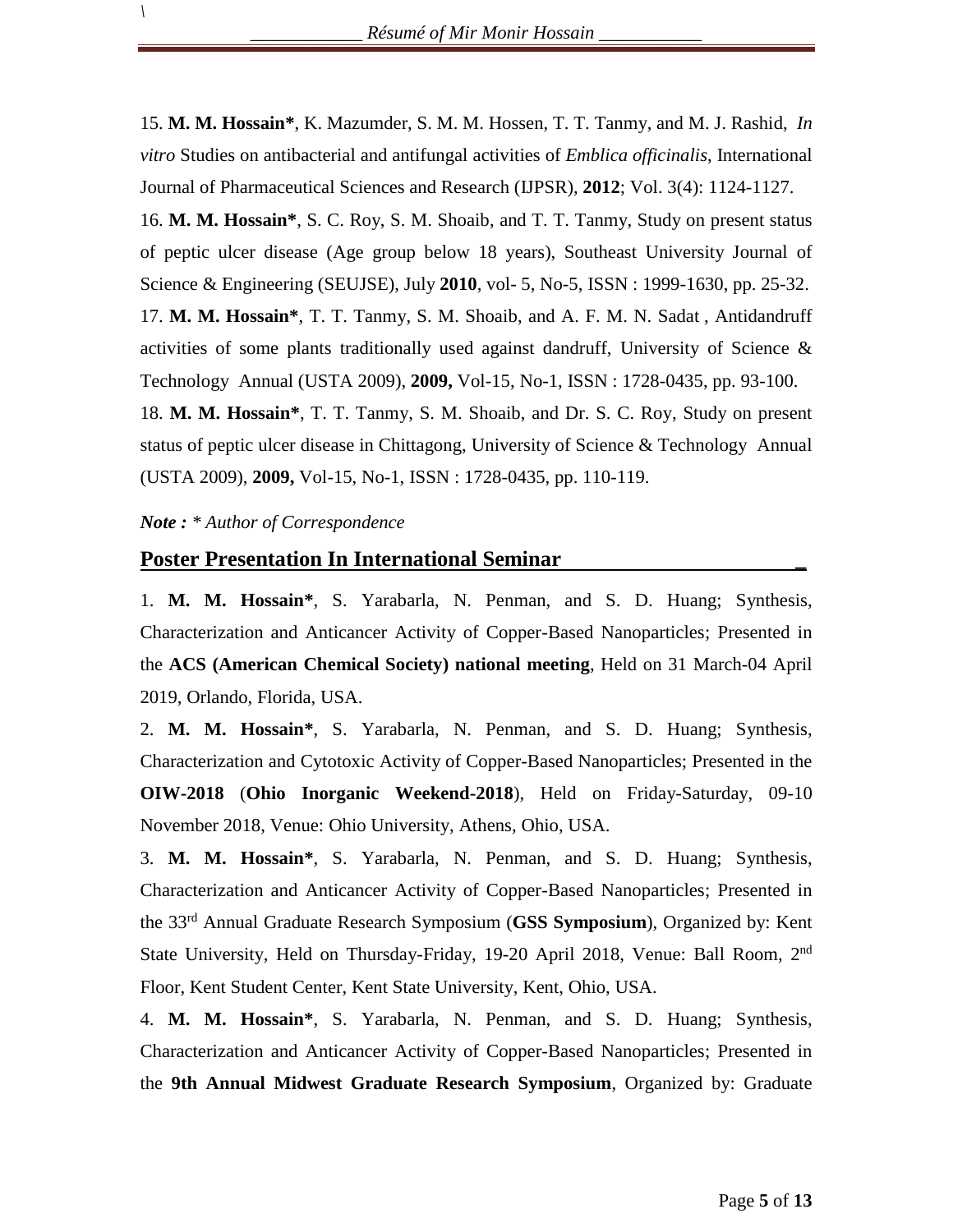Student Association, University of Toledo, Held on Saturday, 07 April 2018, Venue: University of Toledo's Memorial Field House and Student Union, Toledo, USA.

5. **M. M. Hossain\***, S. Yarabarla, N. Penman, and S. D. Huang; Synthesis, Characterization and Anticancer Activity of Copper-Based Nanoparticles; Presented in the 6 th Annual Honors Week Poster Session-2018, Organized by: **Kent State University, Student Affiliates of the American Chemical Society (SAACS),** Held on Monday, 02 April 2018, Venue: Garden Room, 1<sup>st</sup> Floor, Main Library, Kent State University, Kent, Ohio, USA.

6. **M. M. Hossain\***, S. Yarabarla, N. Penman, and S. D. Huang; Synthesis, Characterization and Anticancer Activity of Copper-Based Nanoparticles; Presented in the 3 rd Annual Kent State Scientista Symposium, Organized by: **Kent State University, Scientista,** Held on Thursday, 08 March 2018, Venue: KSC 313, Kent State University, Kent, Ohio, USA.

7. K. M. Fatema, **M. M. Hossain\***, Dr. K. Mazumder; Investigation of physicochemical, antioxidant, thrombolytic, and cytotoxic activity of *Ipomoea pes-tigridis* ; Presented in the  $3<sup>rd</sup>$  Ayuns International Ayurvedic & Traditional Medicine Conference-2014 on "Mainstreaming Ayurveda and Unani in the National Health Sector through improvisation of Traditional Medicines for Public Health" Organized by: **Ayurved & Naturopathy Association of Bangladesh [ayuns]** In association with : **Public Health Foundation of Bangladesh [phfbd]**, **and Department of Pharmacy, Faculty of Pharmacy, University of Dhaka,** Held on Saturday, 29 November 2014, Venue: Senate Bhaban, University of Dhaka, Bangladesh.

8. R. A. Khanam, **M. M. Hossain\***, Dr. K. Mazumder, I. N. Khan, A. M. Bhuiya, and T. T. Tanmy; *In vitro* studies on antioxidant activity of black tea or *Camellia sinensis*.; Presented in the 1<sup>st</sup> International Symposium on Pharmaceutical Sciences: A Global Approach; on 26<sup>th</sup> February, 2013, Venue: Maulana Bhashani Auditorium, USTC, Chittagong, Bangladesh.

9. T. T. Tanmy, **M. M. Hossain\***, Dr. K. Mazumder, and S. Kawsar; Study on the Indications of Lower Segment Cesarean Section (LSCS) at BBMH, Chittagong in Bangladesh; Presented in the 1<sup>st</sup> International Symposium on Pharmaceutical Sciences: A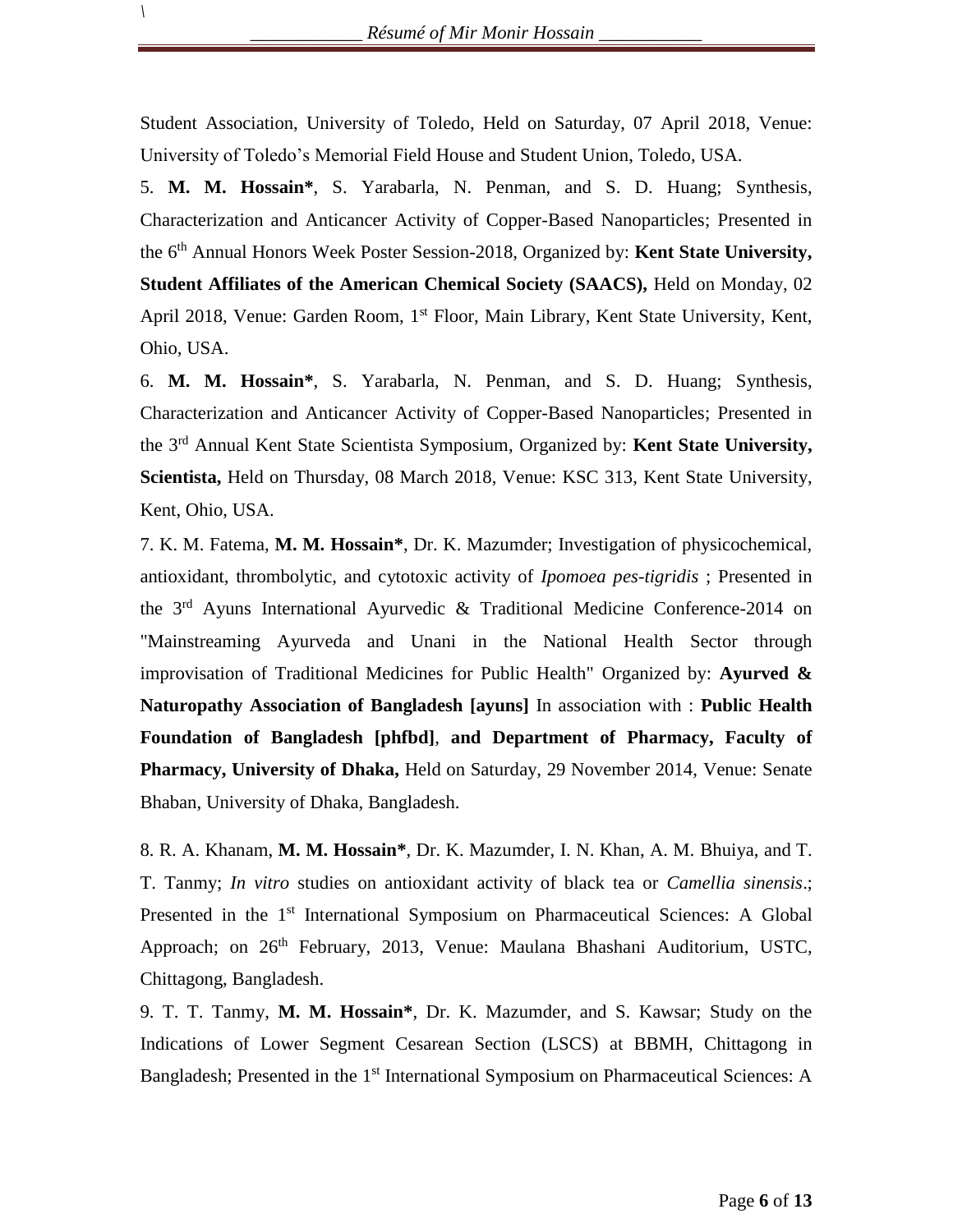Global Approach; on 26<sup>th</sup> February, 2013, Venue: Maulana Bhashani Auditorium, USTC, Chittagong, Bangladesh.

10. B. Rahman, I. N. Khan**\***, M. A. M. Bhuiya, and **M. M. Hossain**; An *In-vivo* Neurological, *In vitro* Anti-inflammatory and Thrombolytic activity of water ethanol & ethyl acetate extracts of *Euphorbia hirta L.* (Dudhia) whole plants; Presented in the 1<sup>st</sup> International Symposium on Pharmaceutical Sciences: A Global Approach; on 26<sup>th</sup> February, 2013, Venue: Maulana Bhashani Auditorium, USTC, Chittagong, Bangladesh. 11. R. Sen, M. A. M. Bhuiya**\***, B. Talukder, and **M. M. Hossain**; Qualitative and Quantitative Estimation of the Antioxidant activity of methanolic extract of Drumstick Tree (*Moringa Oleifera*); Presented in the 1<sup>st</sup> International Symposium on Pharmaceutical Sciences: A Global Approach; on 26<sup>th</sup> February, 2013, Venue: Maulana Bhashani Auditorium, USTC, Chittagong, Bangladesh.

12. M. Z. Rahman, **M. M. Hossain\***, M. K. Hossain, and T. T. Tanmy; Comparative and *In vitro* Bioequivalence study of five brands of enteric coated Ibuprofen tablets marketed in Bangladesh; Presented in the 1<sup>st</sup> International Symposium on Pharmaceutical Sciences: A Global Approach; on 26<sup>th</sup> February, 2013, Venue: Maulana Bhashani Auditorium, USTC, Chittagong, Bangladesh.

13. S. Kawsar, **M. M. Hossain\***, T. T. Tanmy, and Dr. A. Yousuf; Assessment of influencing factors over writing prescription by physician in the port city Chittagong, Bangladesh; Presented in the 1<sup>st</sup> International Symposium on Pharmaceutical Sciences: A Global Approach; on 26<sup>th</sup> February, 2013, Venue: Maulana Bhashani Auditorium, USTC, Chittagong, Bangladesh.

14. K. Mazumder**\***, M. H. Kawsar, T. Ahmed, M M Chowdhury, **M. M. Hossain**, and M. Shohel; Design, development and *in-vitro* study of intragastric floating drug delivery system of ciprofloxacin HCl by using HPMC K4M/ HPMC K100 LV polymer blend.; Presented in the  $1<sup>st</sup>$  international conference on Drug Delivery and Drug Targeting Research organized jointly by the Department of Pharmaceutical Technology, Jadavpur University, Kolkata (Calcutta) and the Indian Association of Pharmaceutical Scientists and Technologists, Kolkata on the 19th and 20th January 2008 in Jadavpur University, Kolkata, India.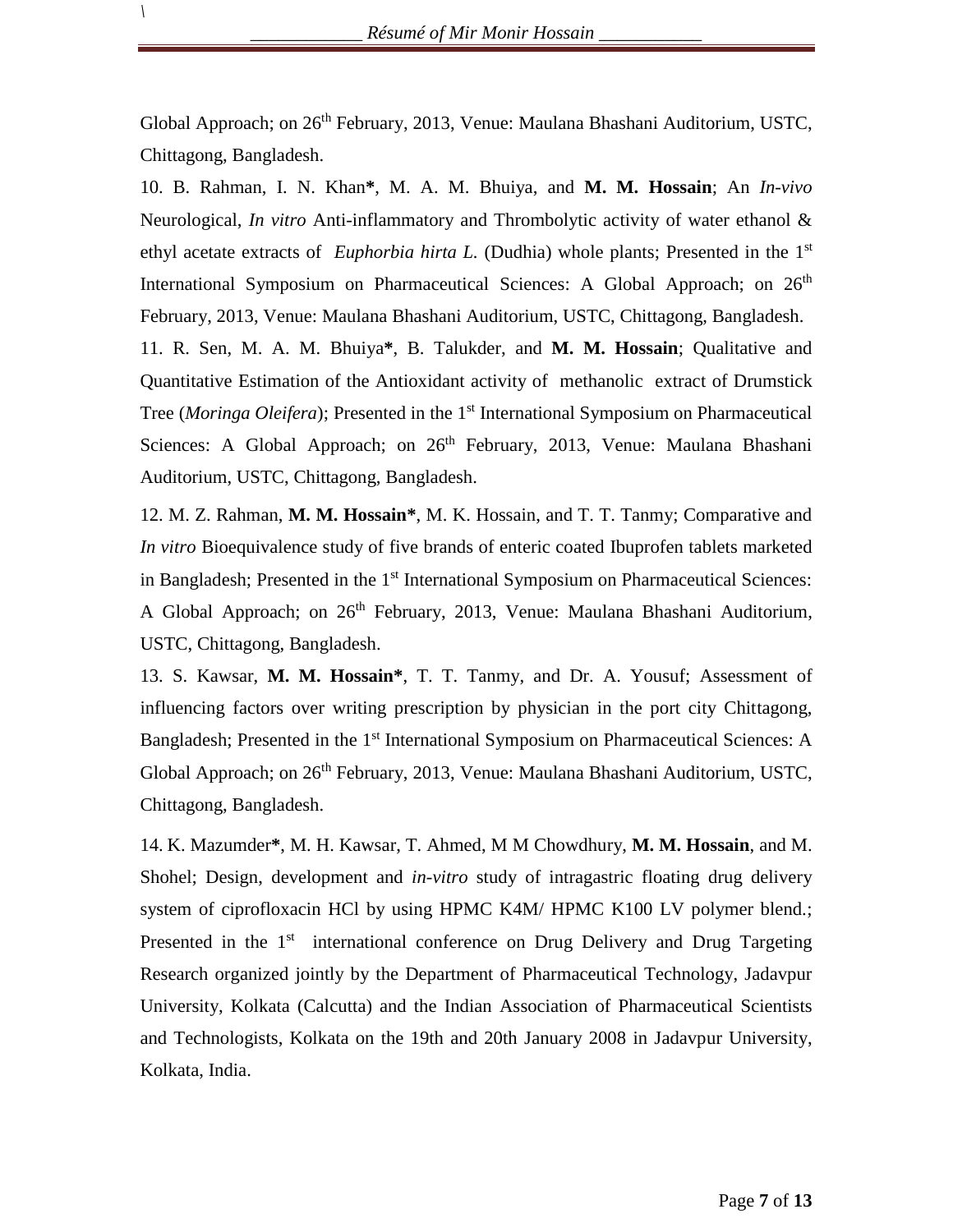#### *Note : \* Author of Correspondence*

*\*

# **Professional Training and Seminar, Summer School, Symposium/Workshop Attended (National and International)**

1. "**Microscopy Society of Northeastern Ohio (MSNO) Fall Meeting-2018**" on 3rd October 25, 2018 at Samsung Auditorium (Room 101), Advanced Materials and Liquid Crystal Institute, Kent State University, Ohio, USA.

2. "**Microscopy/Microanalysis Summer School-2018**" from 12 July 2018 to 17 July 2018 at Advanced Materials and Liquid Crystal Institute, Kent State University, Ohio, USA.

3. **2018 Organic Electronics Summer School**: "Organic Electronics: From Fundamentals to Organic Photovoltaics" from 06 June 2018 to 07 June 2018 Venue: Kent State University and Case Western Reserve University, Ohio, USA.

4. "**Graduate Professional and Academic Development (GPAD)**" workshop series from 26 February 2018 to 02 March 2018 Venue: Kent Student Center, Room 319, Kent, Ohio, USA.

5. "Hands on training on HPLC machine operation and method validation" from 5<sup>th</sup> February 2016 to 6<sup>th</sup> February 2016 Venue: Department of Pharmacy (D-Block), USTC, Chittagong, Bangladesh, conducted by Mr. Ruhul Amin, Scientific Officer, BCSIR, Rajshahi, Bangladesh.

6. A training workshop on "Bioinformatics methods and applications in genomics, proteomics and drug discovery" from  $5<sup>th</sup>$  November to  $6<sup>th</sup>$  November, 2015, Venue: Conference room, USTC, Chittagong, Dean's Conference Room, CVASU, Khulshi, Chittagong, Bangladesh, organized jointly by Directorate (Research and Extension), CVASU in collaboration with Bangladesh Society for Bioinformatics (BSB).

7. Scientific seminar on "Rational use of drugs in Bangladesh" conducted by Prof. Dr. Sukalyan Kumar Kundu, Chairman, Department of Pharmacy, Jahangirnagar University, Bangladesh on 3rd September, 2015, Venue: Maulana Bhashani Auditorium, USTC, Chittagong, Bangladesh.

8. A training workshop on "Product management: Bangladesh pharmaceutical industry perspective" conducted by Rakib Hossain Bhuiyan, General Manager, Marketing,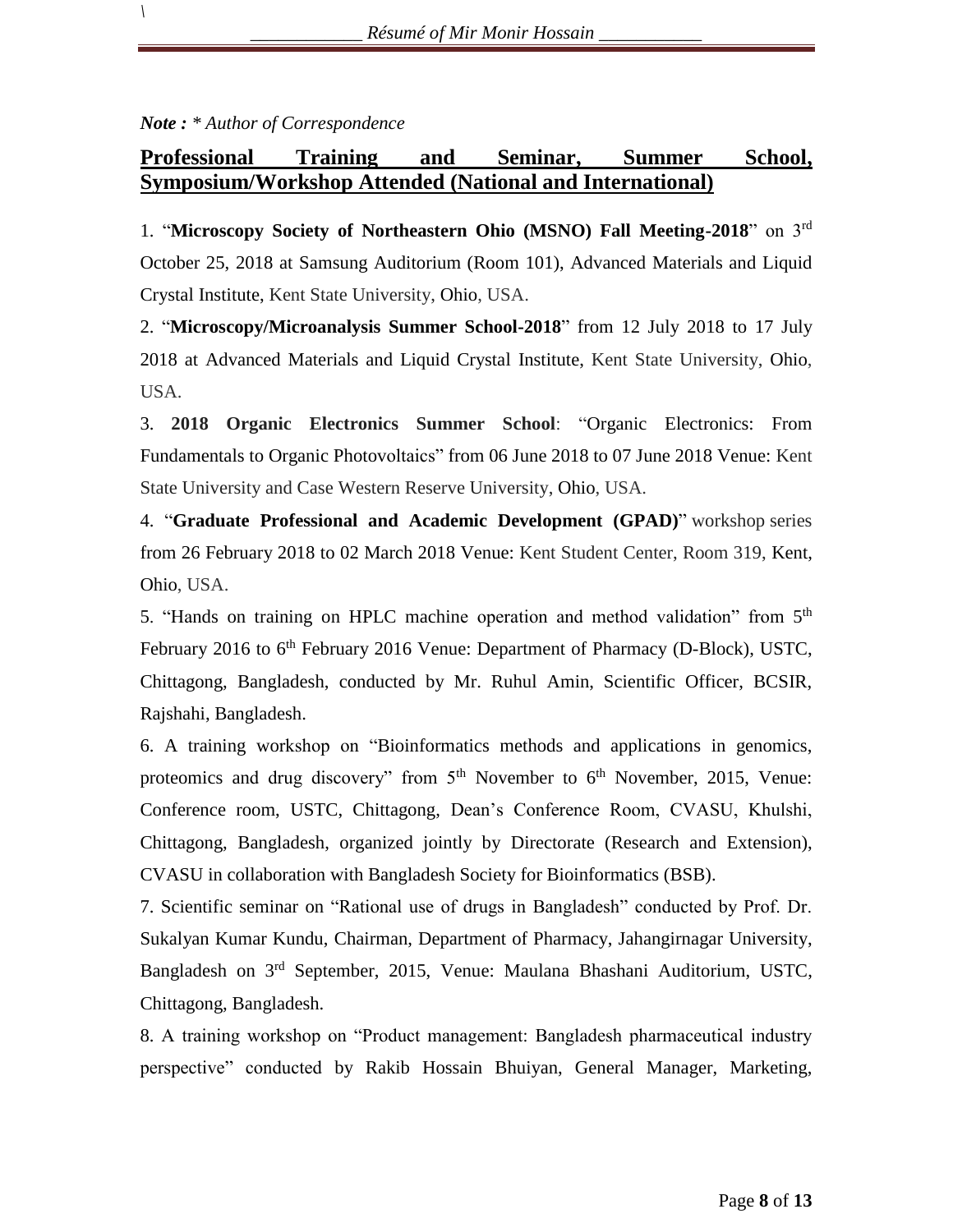Unihealth Pharma, Bangladesh on 2<sup>nd</sup> September, 2015, Venue: Hall room, Department of Pharmacy, USTC, Chittagong, Bangladesh.

9. A training workshop on "Application of statistical software for data mining" from  $12<sup>th</sup>$ May to 13<sup>th</sup> May, 2013, Venue: Dean's Conference Room, CVASU, Khulshi, Chittagong, Bangladesh, organized jointly by Directorate (Research and Extension) and Department of Agricultural Economics and Social Science, CVASU.

10. 1<sup>st</sup> International Symposium on Pharmaceutical Sciences: A Global Approach on  $26<sup>th</sup>$ February, 2013, Venue: Maulana Bhashani Auditorium, USTC, Chittagong, Bangladesh.

11. ACG TechnoVersity Seminar on Process and Packaging Technologies on 19<sup>th</sup> February, 2013, Venue: Ruposhi Bangla Hotel, Dhaka, Bangladesh.

12. A seminar on Herbarium Technique in Phytochemical & Pharmacological Research by Dr. Sheikh Bakhtiar Uddin, Associate Professor, Department of Botany, University of Chittagong, on  $12<sup>th</sup>$  June, 2012, Venue: Maulana Bhashani Auditorium, USTC, Chittagong, Bangladesh.

13. A seminar on TQMS in Pharmaceutical Industry by Mr. Prabir Ghose, GM, QA, Beximco Pharmaceuticals Ltd., on 1<sup>st</sup> June, 2012, Venue: Maulana Bhashani Auditorium, USTC, Chittagong, Bangladesh.

14. A four (4) days full time Workshop and Task group meeting on development of methodologies and protocols on documentation, evaluation of safety and efficacy and standardization of Herbal medicine organized by IUPAC and BAS in 2006.

15. In-plant training from  $1<sup>st</sup>$  December, 2005 to  $31<sup>st</sup>$  December, 2005 at different units of solid dosage, liquid and topical preparations, quality assurance and quality control department, product development, production planning and inventory control, warehouse, chemical division, agrovet division, consumer and toiletries division of Square Pharmaceuticals Limited (Pabna plant), Pabna, Bangladesh.

16. A two (2) days full time Workshop on Rational Use of Drugs in Non-Communicable Disease from  $14<sup>th</sup>$  May to  $15<sup>th</sup>$  May, 2005 held in Hotel Purbani, jointly organized by World Health Organization (WHO) and University of Dhaka (DU).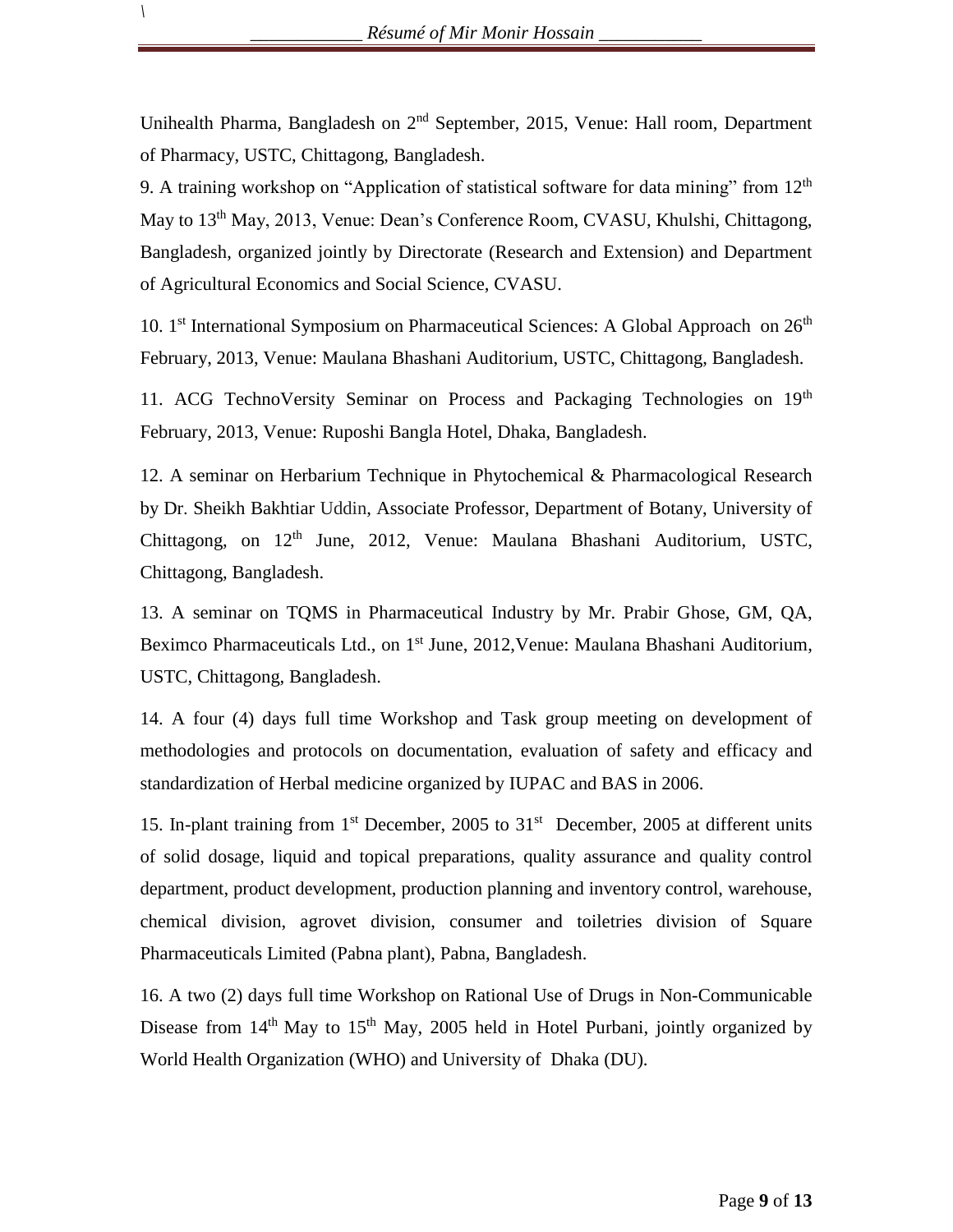17. A six (6) days full-time Industrial training in Beximco Pharmaceuticals Ltd., Novarties Pharmaceuticals Ltd. and Eskayef Bangladesh Ltd. from 12<sup>th</sup> October, 2002 to 17<sup>th</sup> October, 2002.

## **Conference Attended (National and International)\_\_\_\_\_\_\_\_\_\_\_\_\_\_\_ \_\_**

1. "**ACS (American Chemical Society) national meeting"**, Held on 31 March-04 April 2019, Orlando, Florida, USA.

2. "**Polymer Initiative of Northeast Ohio (PiNO)**" Conference, Held on Friday, 15 June 2018, Venue: Case Western Reserve University, Cleveland, Ohio, USA.

3. International Conference on "Pharmaceutical Pathways: Drug Discovery, Development, & FDA Regulations" Organized by: BioOhio. Held On Tuesday, 22 May 2018, Venue: NEOMED (North East Ohio Medical University), Ohio, USA.

4. 3rd Ayuns International Ayurvedic & Traditional Medicine Conference-2014 on "Mainstreaming Ayurveda and Unani in the National Health Sector through improvisation of Traditional Medicines for Public Health" Organized by: Ayurved & Naturopathy Association of Bangladesh [ayuns] In association with : Public Health Foundation of Bangladesh [phfbd], and Department of Pharmacy, Faculty of Pharmacy, University of Dhaka, Held on Saturday, 29 November 2014, Venue: Senate Bhaban, University of Dhaka, Bangladesh.

5. National Conference on Natural Sciences & Technology (NCNST-2014), Held on 24- 25<sup>th</sup> April 2014, Venue: 20 G Rooftop, Asian University for Women (AUW), Chittagong, Bangladesh.

6.  $10<sup>th</sup>$  Annual Scientific Conference, Theme: Zoonoses and Eco Health at humananimal-environment interface, Organized by Chittagong Veterinary and Animal Sciences University (CVASU) on 6<sup>th</sup> April 2013, Venue: BGMEA Auditorium, Chittagong, Bangladesh.

#### **Instrumental Skills\_\_\_\_\_\_\_\_\_\_\_\_\_\_\_\_\_\_\_\_\_\_\_\_\_\_\_\_\_\_\_\_\_\_\_\_\_\_\_\_\_\_\_\_\_**

*\*

- 1. High Performance Liquid Chromatography (HPLC)
- 2. UV-vis Spectrophotometer
- 3. Infrared Spectrometer
- 4. USP Dissolution Apparatus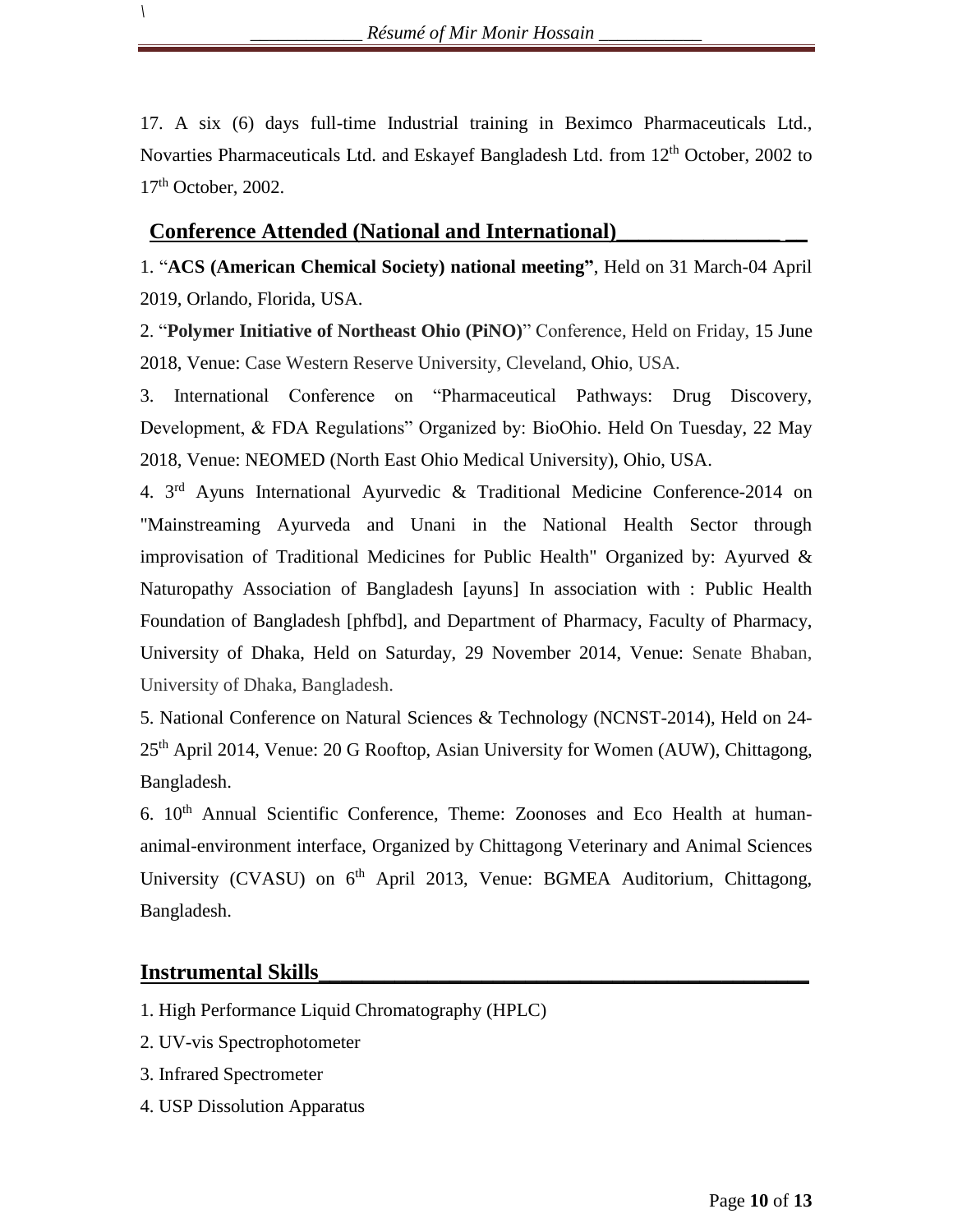- 5. Franz diffusion cell
- 6. Gel electrophoresis; PCR
- 7. Atomic Absorption Spectrophotometer (AAS)
- 8. Cell Culture work (Both Mammalian and Bacterial)
- 9. ICP-AES

- 10. TEM, Cryo-TEM, bio-TEM
- 11. SEM
- 12. AFM
- 13. X-ray CT
- 14. Quantitative biological Light Microscopy
- 15. Specimen preparation for soft materials (traditional and cryo)
- 16. X-ray fluorescence, XPS
- 17. Tof-SIMS, Auger
- 18. Serial block-face SEM
- 19. Flow cytometry

# **Professional Status\_\_\_\_\_\_\_\_\_\_\_\_\_\_\_\_\_\_\_\_\_\_\_\_\_\_\_\_\_\_\_\_\_\_\_\_\_\_\_\_\_\_\_\_\_**

Registered "A" Grade Pharmacist, authorized by **Bangladesh Pharmacy Council**, Registration number: **A-2762**.

#### **Award Wining \_\_\_\_\_\_\_\_\_\_\_\_\_\_\_\_\_\_\_\_\_\_\_\_\_\_\_\_\_\_\_\_\_\_\_\_\_\_\_\_\_\_\_\_\_**

1. **"FVC Award-2005"** for outstanding academic results given by Founder VC, USTC in 2006.

2. Bangladesh Government Junior Scholarship, 1994.

# **Reviewer\_\_\_\_\_\_\_\_\_\_\_\_\_\_\_\_\_\_\_\_\_\_\_\_\_\_\_\_\_\_\_\_\_\_\_\_\_\_\_\_\_\_\_\_\_\_\_\_\_\_\_\_\_**

1. Scholars Academic Journal of Pharmacy (SAJP) (saspublisher.com/sajp/).

2. International Journal of Pharmaceutical Research and Bioscience (www.ijprbs.com).

3.PHARMANEST- An International Journal of Advances in Pharmaceutical Sciences (www.pharmanest.net).

4. University of Science & Technology Annual (USTA) - A National peer viewed Journal of University of Science & Technology Chittagong (USTC).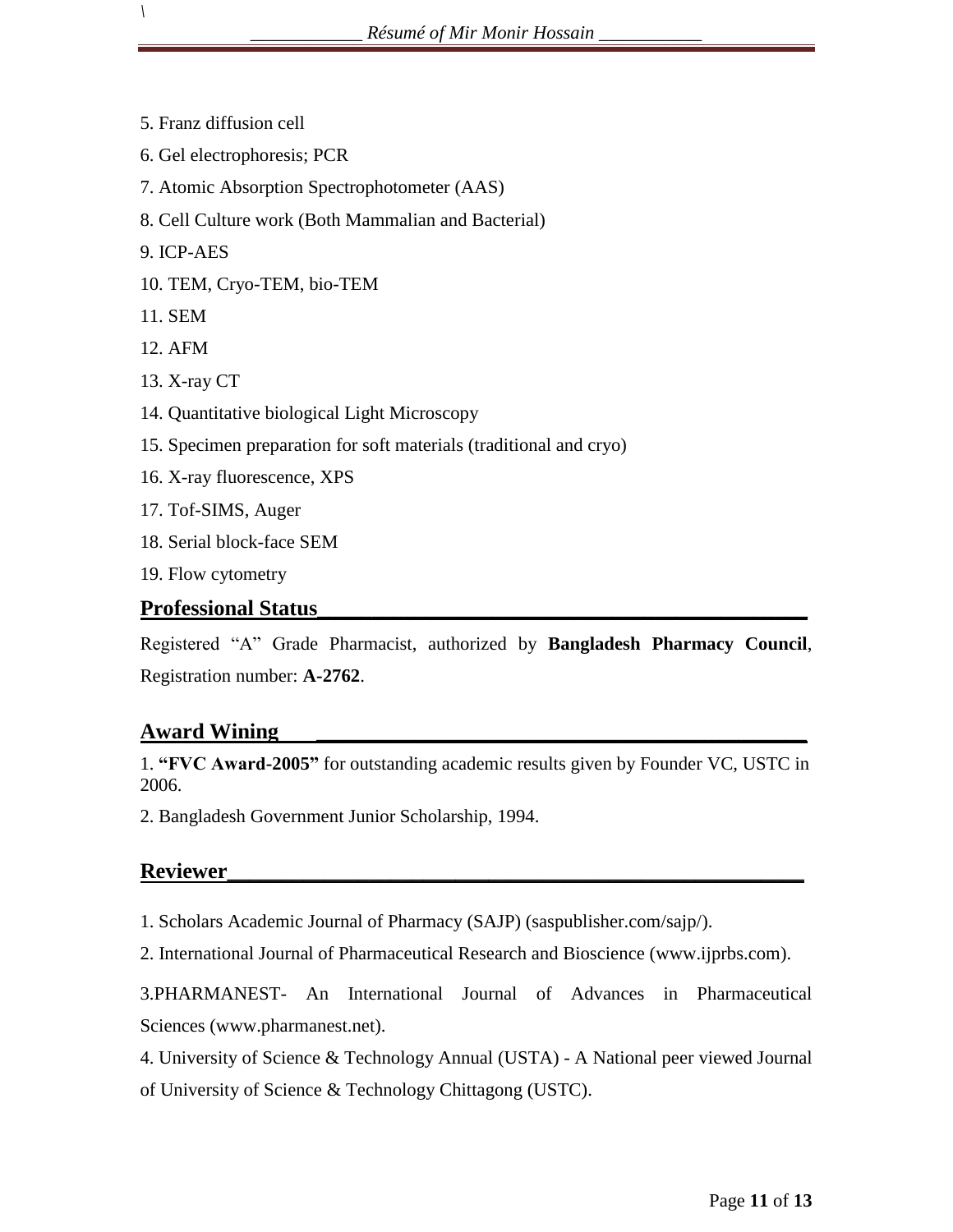## **Membership in Professional Bodies\_\_\_\_\_\_\_\_\_\_\_\_\_\_\_\_\_\_\_\_\_\_\_\_\_\_\_\_\_\_\_**

*\*

- 1. **Member**, Bangladesh Pharmacy Council (BPC), Bangladesh.
- 2. **Member,** Bangladesh Pharmaceutical Society (BPS), Dhaka, Bangladesh.
- 3. **Member**, Pharmacy Graduates' Association (PGA), Bangladesh.
- 4. **Member**, Bangladesh Society for Bioinformatics (BSB), Bangladesh.
- 5. **Member**, American Chemical Society (ACS), Washington, DC 20036, USA.
- 6. **Member**, American Association for the Advancement of Science (AAAS), Washington, DC 20005, USA.
- 7. **Member**, American Association of Pharmaceutical Scientists (AAPS), Arlington, VA 22201, USA.
- 8. **Member**, American Society for Biochemistry and Molecular Biology (ASBMB), Rockville, MD 20852-3110, USA.
- 9. **Member**, American Society for Nanomedicine (ASNM), Ashburn, VA 20147, USA.
- 10. **Member**, American Pharmacists Association (APhA), Washington, DC 20037, USA.
- 11. **Member**, American Association of Colleges of Pharmacy (AACP), Arlington, VA 22202, USA.
- 12. **Member**, Microscopy Society of Northeastern Ohio (MSNO), Ohio, USA
- 13. **Member**, Student Affiliates of the American Chemical Society (SAACS), KSU, Ohio, USA

# **Membership in Non Professional Bodies\_\_\_\_\_\_\_\_\_\_\_\_\_\_\_\_\_\_\_\_\_\_\_\_\_\_\_**

- 1. **Member**, UNICEF, Kent State University, Ohio, USA.
- 2. **Member**, American Red Cross, USA.
- 3. **Member**, UNESCO, USA.
- 4. **Member**, KiLN (Kent International Leadership Network), Kent State University, Ohio, USA.